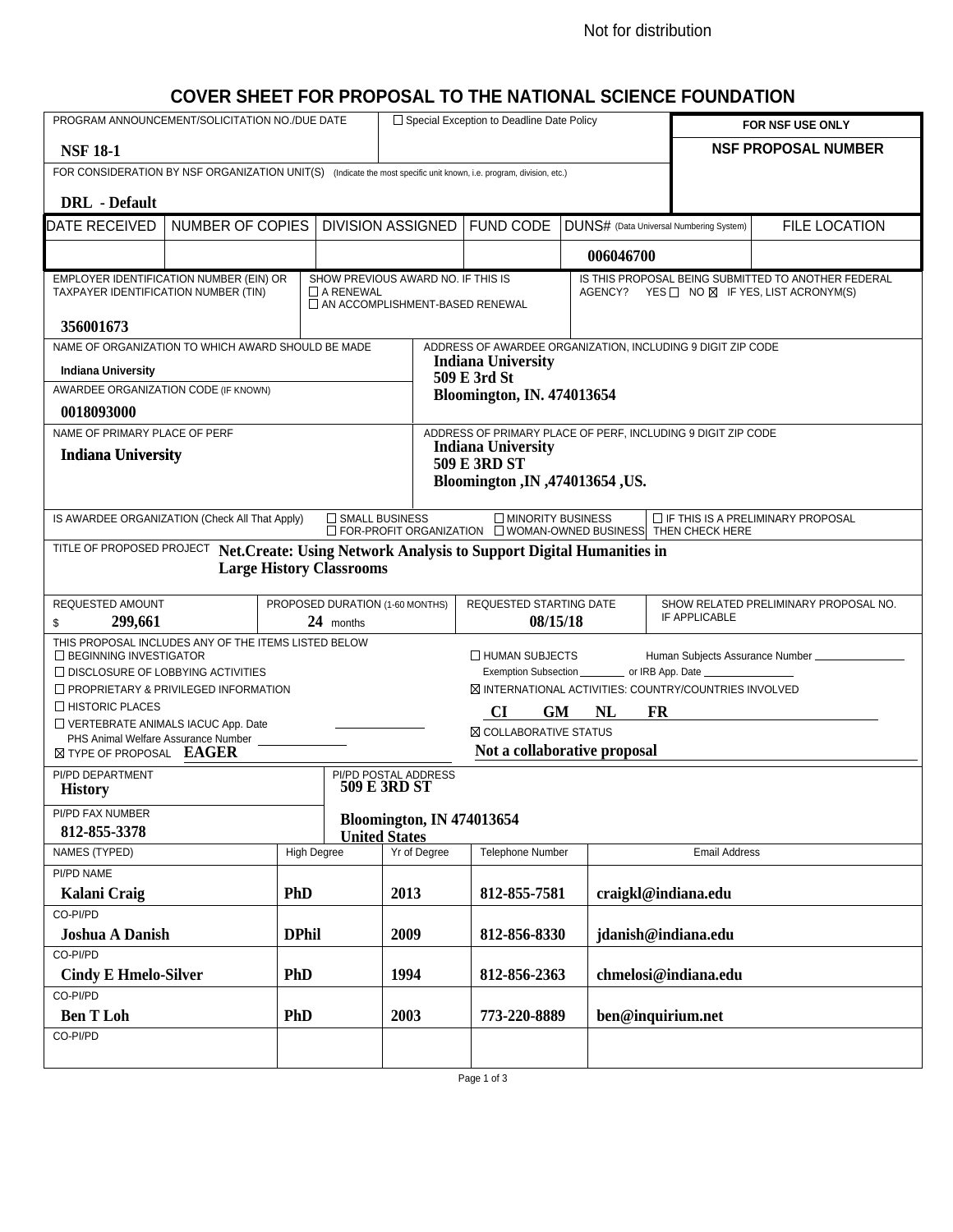## **Overview:**

This Net.Create: Using Network Analysis to Support Digital Humanities Learning in Large History Classrooms is an innovative approach to network analysis that brings simultaneous multi-user predictive network data entry and live visualization into university history classrooms to support pedagogy and learning. Net.Create will aim to bridge gaps in technical expertise, visualization integration and the use of network analysis in history classrooms by providing a scaffolded, easy-to use interface and curricular materials that are designed from the ground up to be successfully implemented in a lecture classroom. The Net.Create platform explicitly supports collaborative generation of data as a way of helping students to see the challenges of interpreting evidence from a historical text and transforming it into a digital format, as well as the value that network analysis as a digital format has in understanding the complexity of historical interactions. We will then use Net.Create to systematically test the potential of network analysis as a new genre for learning in the humanities and to better understand how complex network visualization tools mediate learning and engagement in undergraduate humanities classrooms. We will explicitly contrast students' learning processes and learning outcomes when they either create and refine networks, or work with prebuilt networks, allowing us to develop theory around how network analysis can be most effectively harnessed in both large university history classrooms and smaller, advanced history seminars. Our findings will generate theoretical frameworks for using technology to support student engagement and the development of historical-thinking practices. Our findings will also provide practical guidance for how instructors in a variety of humanities disciplines can adapt valuable network visualization and analysis skills, typically the focus of STEM disciplines, to support students as they engage with humanities learning.

## **Intellectual Merit:**

Network analysis is an increasingly popular and powerful computational tool for the analysis of large data sets. Digital historians have used these tools to represent and analyze historical contexts because they support scholars in looking at a broad range of connections between people, places, and events. While humanities pedagogues are optimistic that these affordances also provide unique opportunities for supporting students in learning history, available tools do not support easy integration into humanities classrooms, and there is not yet empirical or theoretical support for how this might be accomplished effectively. As part of this integration, Net.Create aims to support novice history learners in recognizing how historical practices are grounded in argumentation rather than in single authoritative accounts by scaffolding students in creating and refining visualizations of historical corpora, allowing them to see these rich contexts, and then challenging them to develop and defend historical argument using these visualizations. Analysis will explore how the Net.Create tool and curricular activities contribute to students' historical practices and to student understanding of network analysis approaches, and whether these network-analysis practices result in new historical learning, retention, and understanding.

## **Broader Impacts:**

There is a demonstrated need for a low-tech-barrier tool and accompanying activities that can be used to support network analysis in a variety of environments. Social network analysis in particular is increasingly useful in 21st-century workplaces that rely on employees who can effectively connect computational and social practices, as well as understand the statistical data that underpins visualizations. The design of Net.Create is intended to support history students in a wide range of contexts in engaging in challenging historical practices, and in appreciating how these practices are grounded in constructing arguments using evidence from the past. These approaches should then generalize beyond the 200 students of this initial pilot to students across the country via our freely available tools, and across disciplines through our proposed easy customization process. Net.Create and the associated curriculum also provide a unique opportunity to teach these increasingly valuable techniques, and for helping students to use humanities classrooms to learn cutting-edge digital approaches to scholarship which can apply across disciplinary boundaries.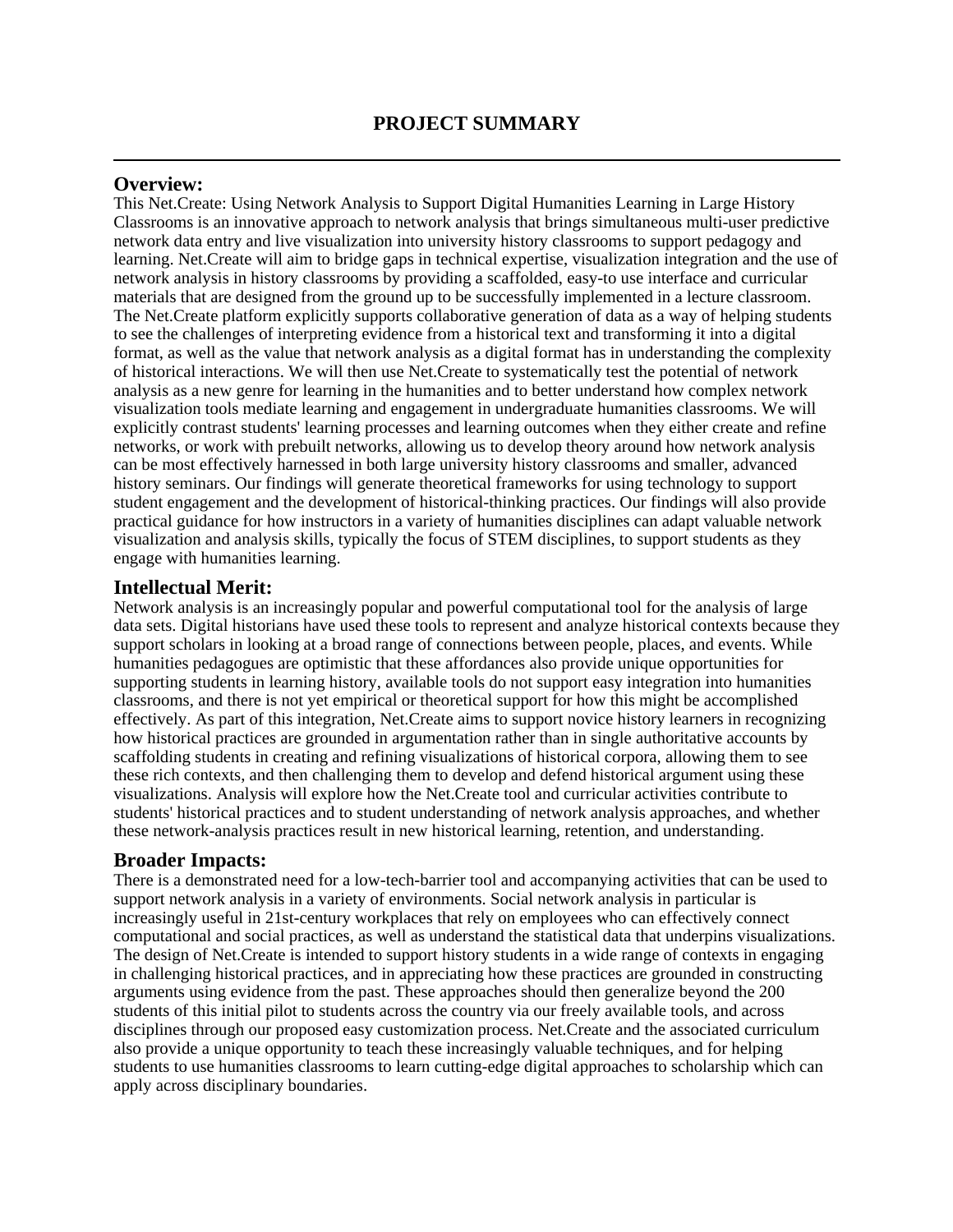# **TABLE OF CONTENTS**

For font size and page formatting specifications, see PAPPG section II.B.2.

|                                                                                                                                                                                                                                                           | <b>Total No. of</b><br><b>Pages</b> | Page No.*<br>(Optional)* |
|-----------------------------------------------------------------------------------------------------------------------------------------------------------------------------------------------------------------------------------------------------------|-------------------------------------|--------------------------|
| Cover Sheet for Proposal to the National Science Foundation                                                                                                                                                                                               |                                     |                          |
| Project Summary (not to exceed 1 page)                                                                                                                                                                                                                    |                                     |                          |
| <b>Table of Contents</b>                                                                                                                                                                                                                                  |                                     |                          |
| Project Description (Including Results from Prior<br>NSF Support) (not to exceed 15 pages) (Exceed only if allowed by a<br>specific program announcement/solicitation or if approved in<br>advance by the appropriate NSF Assistant Director or designee) | 8                                   |                          |
| <b>References Cited</b>                                                                                                                                                                                                                                   | 2                                   |                          |
| Biographical Sketches (Not to exceed 2 pages each)                                                                                                                                                                                                        |                                     |                          |
| <b>Budget</b><br>(Plus up to 3 pages of budget justification)                                                                                                                                                                                             | 10                                  |                          |
| <b>Current and Pending Support</b>                                                                                                                                                                                                                        |                                     |                          |
| Facilities, Equipment and Other Resources                                                                                                                                                                                                                 | $\mathbf{2}$                        |                          |
| Special Information/Supplementary Documents<br>(Data Management Plan, Mentoring Plan<br>and Other Supplementary Documents)                                                                                                                                |                                     |                          |
| Appendix (List below.)<br>(Include only if allowed by a specific program announcement/<br>solicitation or if approved in advance by the appropriate NSF<br><b>Assistant Director or designee)</b>                                                         |                                     |                          |

Appendix Items:

\*Proposers may select any numbering mechanism for the proposal. The entire proposal however, must be paginated. Complete both columns only if the proposal is numbered consecutively.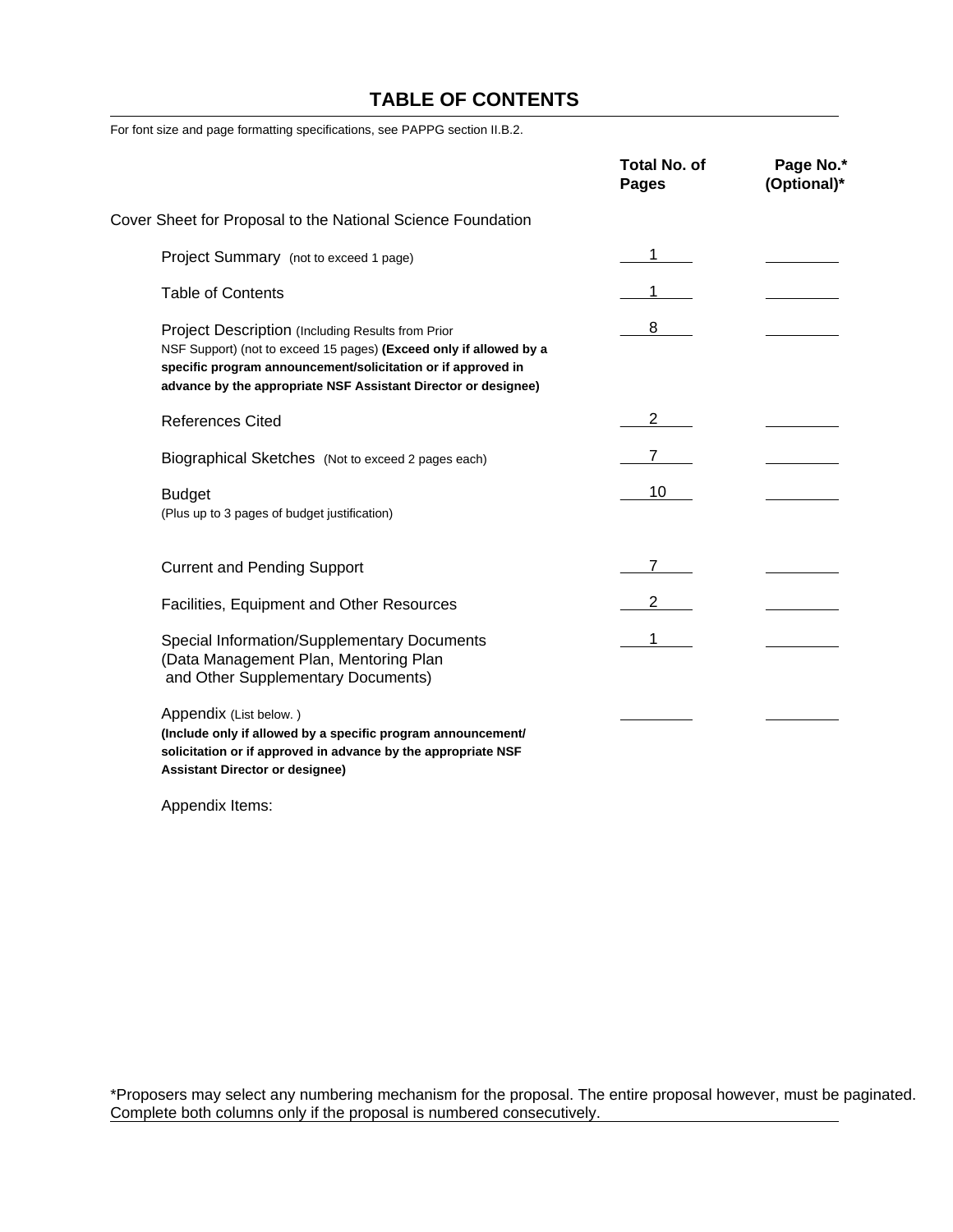## **Net.Create: Using Network Analysis to Support Digital Humanities Learning in Large History Classrooms**

## 1 Project Description

## 1.1 Introduction

Net.Create: Using Network Analysis to Support Digital Humanities Learning in Large History Classrooms is being submitted as an NSF EAGER proposal. Its innovative approach to network analysis brings simultaneous multi-user predictive network data entry and live visualization into university history classrooms to support pedagogy and learning. These network tools scaffold students in creating and refining network data and visualizations that compartmentalize and then re-aggregate the details, significance and interactions of people in historical events, allowing students to not just see the rich contexts in which historical interactions are placed, but to build that context from scratch.

Network analysis is increasingly seen as a powerful computational tool for making sense of big data sets that seek to describe the large network of interdependencies created by the overlap of many individual relationships between pairs of entities. Humanities scholars have used networks to identify broad-reaching patterns that are otherwise challenging to see in large corpora of data which can span both time and space (Carrington, Scott, & Wasserman, 2005; Scott, 2013; Wasserman & Faust, 1994; Wasserman & Galaskiewicz, 1994). When used in classrooms, these digital-humanities experiences explicitly prepare students for a twenty-first century workplace in which these computational tools and analytical techniques will play a key role. Teaching history students using network analysis as a tool for understanding history requires interpretation of data as students transform unstructured data into structured data according to the disciplinary norms of history. Specifically, novice history learners struggle to cope with the overwhelming volume of "facts" of history, which are more easily remembered and, more importantly, more clearly understood when they are seen not as facts but as interpretive detail in the context of a historical argument about the cause and meaning of historical interactions between people, places, and things. The interpretive data gathering process necessary for humanities network analysis, which Johana Drucker calls *capta* (2011), is relevant for what many scholars consider the interpretive nature of "objective" datasets common to data science (boyd & Crawford, 2012). It also emphasizes the interpretive nature of what novice historians generally consider "objective" historical facts. Network analysis approaches also take advantage of students' experience with social media in making patterns in historical relationships more visible, meaningful, and memorable for students as they build comprehension of historical events and then use that comprehension to develop historical argumentation (Craig, 2017b; Drucker, 2013; Gochenour, 2011).

For students to benefit in these ways from generating data networks in a typical college classroom, they need to be able to work concurrently on a single large network. Small contributions from each student are feasible, but then those small contributions are aggregated into a larger network context, providing a more complete historical framework for each students' individual contributions. However, there are no existing network analysis tools that allow simultaneous multi-user network data entry, and thus no empirical studies of network analysis in humanities classrooms. Given the potential of network analysis tools to support students in simultaneously learning valuable computational tools and historical concepts, there is a need to explore network analysis in history classrooms in a systematic manner to provide more robust theoretical and design guidelines for how this interdisciplinary genre of learning might be supported.

Our proposal aims to develop an innovative network analysis and visualization tool intended specifically to integrate predictive text and network analysis of historical events to support pedagogy within a wide-range of historical contexts. We will then use this new tool to systematically test the potential of network analysis as a new genre for learning in the humanities and to better understand how complex network visualization tools mediate learning and engagement in undergraduate humanities classrooms. Our planned data analysis will provide insights into how students in humanities classrooms engage with and learn these new computational tools, and how they learn the history content as a consequence. Our findings will enable us to develop theory around how these network visualizations can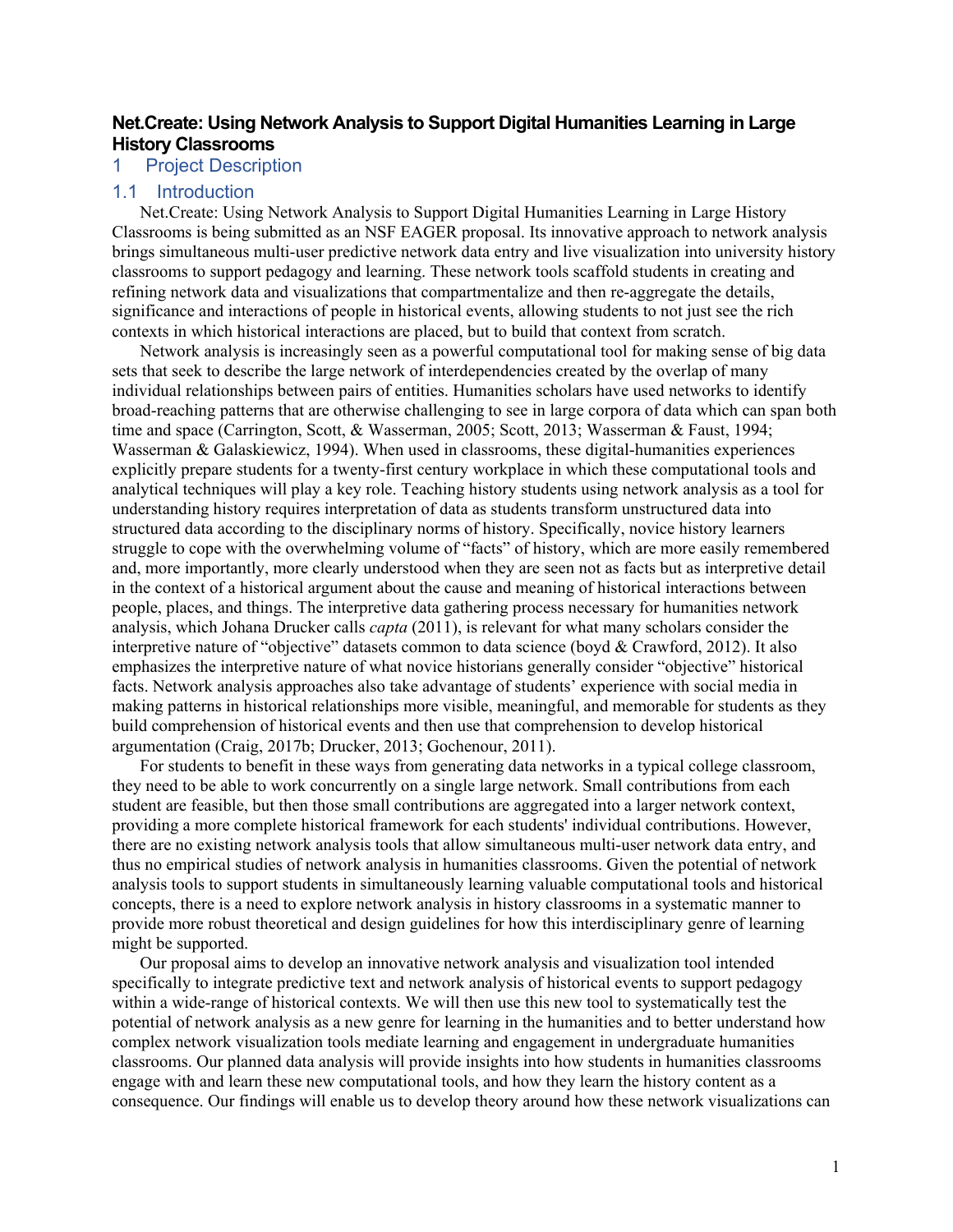be most effectively used in both large university history classrooms and smaller, advanced history seminars; provide practical guidance for how history instructors across contexts and specializations might instruct their students in the use of new computational tools; incorporate the Net.Create tool with minimal need for professional development or advanced technical expertise; and to develop theoretical frameworks for using technology to support student engagement and historical-thinking practices. 1.2 Background & Related Research

Network analysis tools are fundamentally intended to support users in making sense of complex data. In the humanities, students are expected to consume texts comprised of complex interwoven details, which requires reading comprehension, attention to detail and use of that comprehension, and detail recall to craft an analysis of historical trends drawn from the data in that text (Theibault, 2013). While there are famous exceptions like Charles Minard's map of German troops marching toward Russia in World War II (Minard, 1869), historians depend on oral or written forms of argument, rarely generating visualizations or thinking about representations as a mechanism for analysis beyond maps and timelines that convey basic temporal and geographic information (Prangsma, 2007). As students replicate these disciplinary practices in history classrooms, they are asked to read primary and secondary sources from the historical time period being studied (Carr 2008; Wineburg 2001), and then use the information from those texts to interpret the significance of historical events and persons in historical context, mostly in textual form (Barton & Levstik 2004). Students run into a number of common challenges as they read and discuss these texts: they may not understand the language used in the past, the context in which events occurred, the source of the text itself, or how these frameworks might influence their reading and recall of detail (Craig, 2017c; Shopkow, Díaz, Middendorf, & Pace, 2012; Sipress & Voelker, 2009). For example, when studying the 1348 Black Death outbreak of bubonic plague, we have seen that students are quick to judge early responses to disease through the lens of current medical knowledge, leading them to assume that historical figures were foolish, rather than recalling specific details about medical training and putting those details in context of medieval medicine (Craig, Mahoney, & Danish, 2017).

It is particularly challenging to reconstruct the relationships between the many participants in a historical text. Additionally, interactions that do appear in the historical record are rarely spelled out for students to see in an explicit manner (Wineburg, 1991). The specific nature of interactions between people during historical events are thus subject to interpretation, and therefore could appear in a network analysis in a variety of different forms. Network analysis can support history students as they reflect on, debate, and then explicitly represent their interpretation of the connections within these historical texts by making careful decisions about how to reduce information in a network to single nodes (an item in the network) and edges (the connections between items in a network) and then using aggregate visualization comprised of many node-and-edge pairings in the network to rebuild their understanding of the larger historical context (Carrington, Scott & Wasserman, 2005; Scott, 2013; Wasserman & Faust, 1994; Wasserman & Galaskiewicz, 1994). The visual representations of each node and edge in the rebuilt network connect visual cues to rough statistical models of centrality—how many connections a node has to other nodes—in a way that will make otherwise challenging connections more open to analysis. For instance, in a network about a plague outbreak in Honolulu, Hawaii, in 1899-1900, Hawaiians are only barely present in the narrative. Students often fail to notice their absence, and the significance of that absence in the Hawaiian Republic's response to plague, until the network graph makes it visible.

The simultaneous view of individual interactions between two nodes and the aggregate interactions of the whole network imparts a rich contextual depth ideal for the study of history. History's disciplinary focus is on understanding specific historical agents and their actions and then placing an individual historical agent's conceptual framework of the world in which they live into a larger context made up of many historical agents and many world views (Carr, 1961/1987; Holt, 1990; Wineburg, 1991). The increasing use of social network analysis (SNA) to understand the role of the individual as one of a series of vast global connections in the networked age—in social media platforms, to name one very obvious example (Adamic, Buyukkokten, & Adar, 2003; Heer & boyd, 2005)—has made network analysis a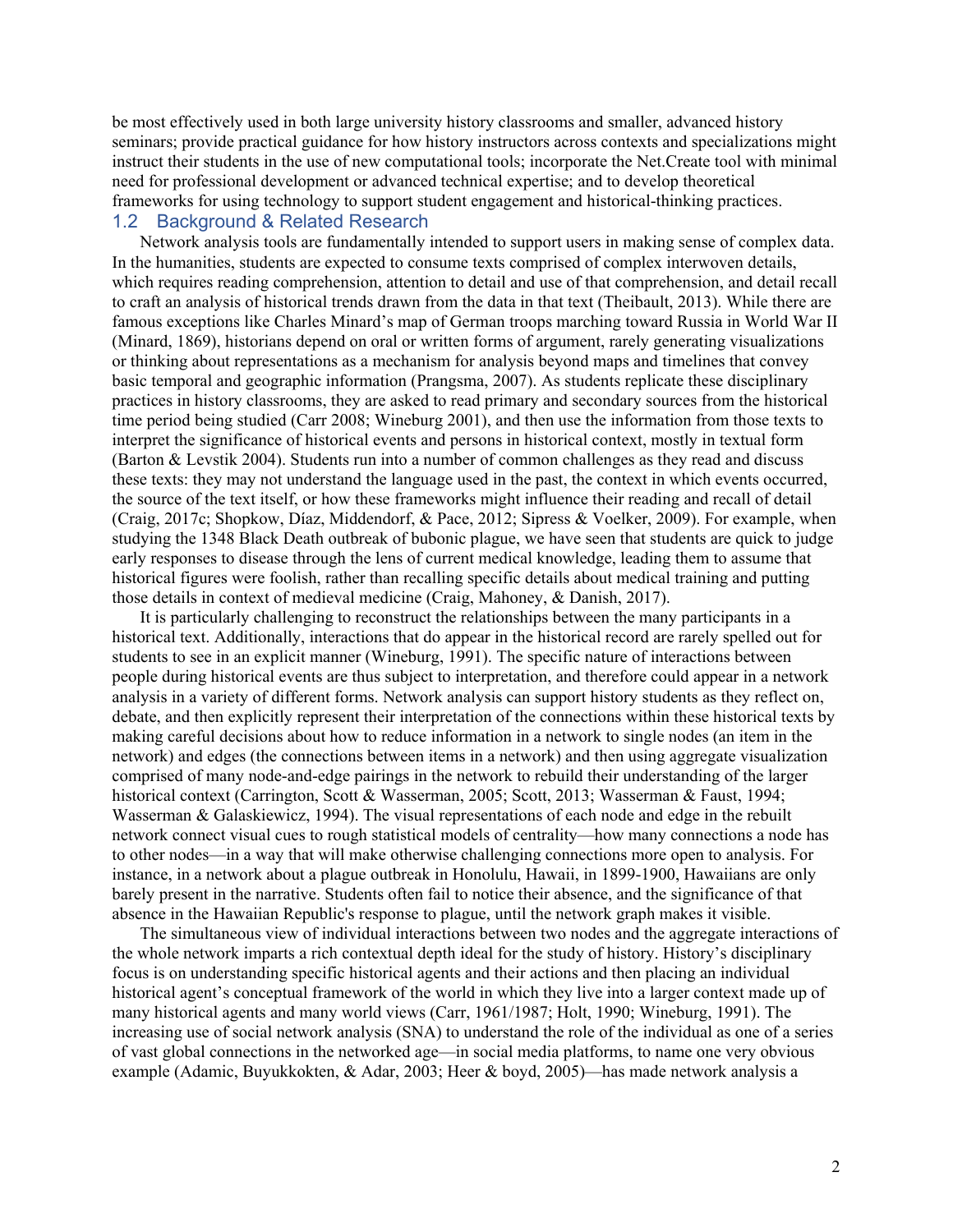particularly attractive tool for historians seeking to employ modern technological methods in service of traditional historical epistemic practices (Meeks & Grossner, 2012; Uboldi & Caviglia, 2015).

Engaging students in disciplinary practices, including discussions about how the current tools of the discipline may influence key contemporary debates, are an important goal for pedagogues across disciplines (Engle & Conant, 2002). The major barrier in using network-analysis as a pedagogical tool in humanities classrooms is the fact that existing tools for visualization are highly specialized, and thus require a great deal of expertise on the part of both students and instructors to implement effectively (Graham, Milligan, & Weingart, 2016). It is thus challenging to bring these activities into a history classroom without additional scaffolding and translation. Furthermore, these materials are often intended for small group workshops, and therefore further work is needed to implement network-analysis tools successfully in traditional history lectures which are typically much larger at the introductory level.

In addition to the design challenges that instructors may face with existing network analysis tools, these tools are built on the assumption that data already exists in electronic form, and thus can be easily imported (Koeser & Croxall, 2013). However, the vast majority of archival data used in humanities research and teaching remains undigitized and therefore not subject to automated importation (Putnam, 2016). Additionally, historical documents do not lend themselves to the simplicity of an easily reducible node-edge relationship. Finding nodes and edges often means reading closely in a single document for historical connections—a practice that is already central to history research and pedagogy (Ad Hoc Committee on the Evaluation of Digital Scholarship by Historians, 2015; Liu, 2013). Thus, the process of examining a historical text for potential data that can be used in a network analysis tool is more than simply mining a text for fact. Students need to reflect deeply on the nature of historical significance for each detail they encounter and recreate the interactions drawn from historical records that they are exploring in their classrooms. It is particularly important that students come to appreciate that the same historical texts might be interpreted to create different network visualizations, and thus they need to treat these not as "definitive" but as another form of historical source that requires deep interrogation. More broadly, the process of creating a network from the ground-up will give students a deeper appreciation for how network visualization and analysis tools support the interpretation of all forms of data cleaning.

#### 1.2.1 Initial Pilot and Previous Work

PI Craig has already developed and implemented a prototype for the network tool and used that to support a pilot test of network analysis in an undergraduate history classroom at IU: The Black Death, a course on outbreaks of bubonic plague from the sixth century Mediterranean to twentieth-century Hawaii (Craig 2017a; Craig, Mahoney, & Danish, 2017). Because of its subject matter at the nexus of history, medicine, and science, the Black Death class attracts a large number of science and pre-med students as well as students majoring in journalism, sociology, criminology, and history. Prior to the first networkanalysis class session, students were asked to read an introduction to a 250-page monograph on an outbreak of bubonic plague Honolulu in 1899. When they came to class, they were then briefly introduced to the idea of network visualization, and to the process of creating network nodes and edges using a simple web form provided by Craig. The students worked together in groups of 5-6, to create nodes and edges to track the people, groups, places, events, and relationships between them within a 10-page segment of the monograph. The result was a network that documented the historical interactions in the entire monograph, which students used as a focal point for their discussions monograph in the following 3 class sessions. Between the first and second network-analysis sessions, students read the monograph. They were then asked in the second class-session to revisit 10 pages of the monograph, document the nodes and edges they saw on paper, and then revise or add to the network entries from the first session.

Analysis of the students' networks show that their recognition of historical figures and the relationships between figures improved dramatically. In their first attempt to craft a network visualization, 93 students in 16 groups entered 74 individual nodes—42 people, 18 groups of people, 7 locations, 4 things (newspapers, navy ships) and 3 events—and tracked 80 connections between these in a single 75 minute class session (Craig, 2017a). This was a low-density network (a low node-to-edge ratio in which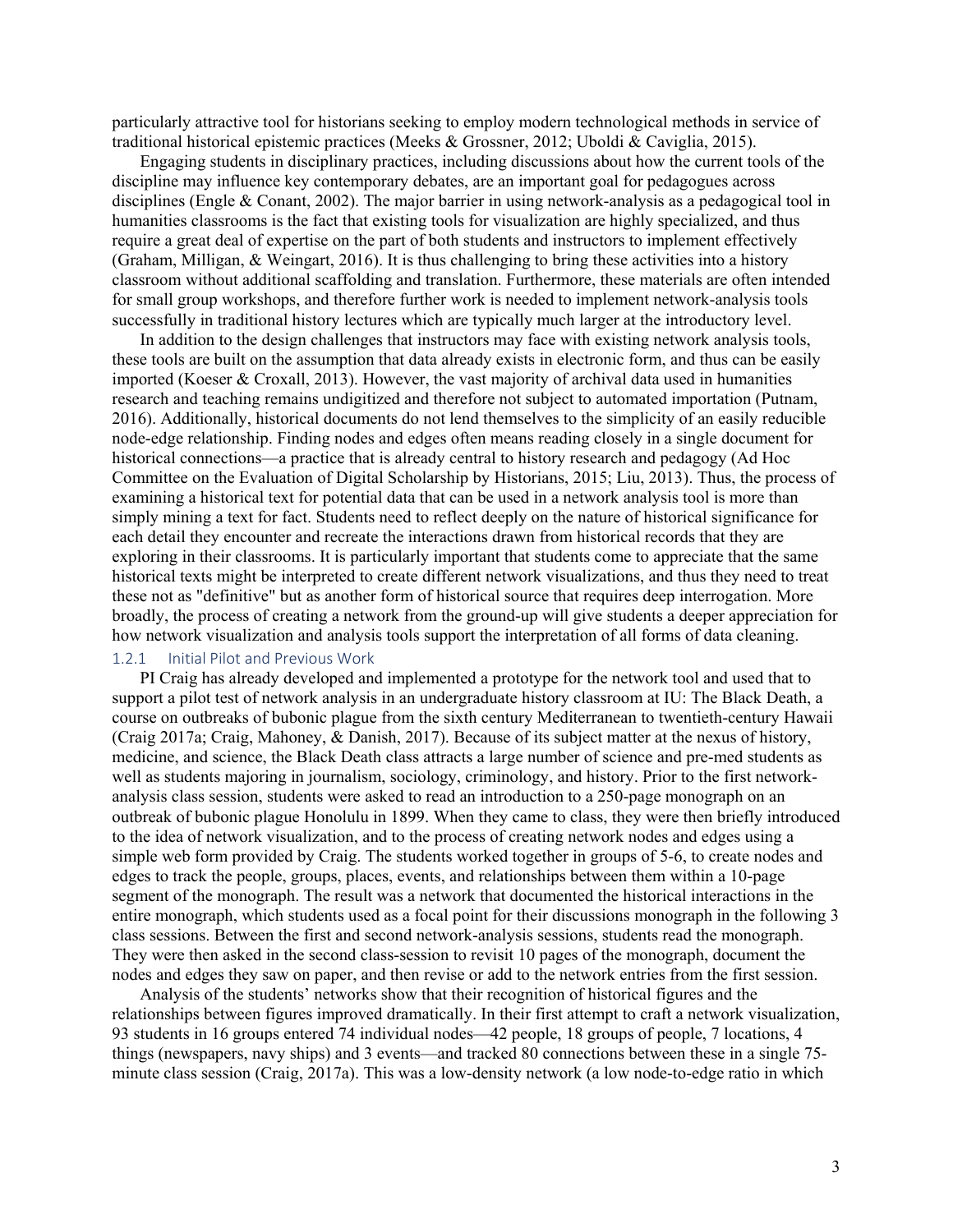some nodes had very few edges), which reflects the fact that this was the students' first encounter with the 10 new pages they were assigned, and that they lacked the context a full reading would provide.

In the second network encounter, students found both factual and interpretive errors in 30 of the 74 original entries and entered an additional 68 new entries, in addition to creating 100 new edges. The final network included 96 individual people, 47 groups of people, 19 places, 10 things and 3 events, with 187 edges. The network density in the revised network was much higher, suggesting that students noticed more detail. The class discussion that followed suggests that the additional engagement with detail and the *capta* process of reducing historical interaction to network data also supported higher-order historical thinking. Students pointed to a number of contentious moments that required debate about significance, context and agency in the relationships between native Hawaiians, the mostly-native Hawaiian National Guard, and the Chinese and Japanese residents of Chinatown. Reconstructing the relationship between the recently deposed Queen, Liliuokalani, and the National Guard corrected their previous assumption that the Hawaiian National Guard (HNG) was mostly made up of white settlers but also raised questions about how the HNG balanced enforcement that often put Hawaiians under the control of the very group of white settlers that overthrew their native government.

Craig's observation of the discussions that followed the network analysis matched unsolicited student comments, which noted that engaging with a network analysis task prior to a full reading of the historical account supported better detail recall and easier understanding of human response to the events the monograph described. This is consistent with research on preparation for future learning in which engaging with a problem prior to encountering new information supports better learning and transfer (Schwartz & Bransford, 1998). More importantly, the initial encounter with 10 pages of unfamiliar text plus the network analysis primed students to comprehend the contents of the remainder of the monograph more completely than a similarly timed introductory exercise in the previous year's version of the class. In that previous exercise, student groups presented a short bullet-point summary of the people and events in 10 new pages to the rest of the class but struggled to see how their summary connected to other summaries from the monograph. In particular, students in previous years had primarily attributed the controversy in early 1900 over fire as an effective containment method to a difference between the interests of doctors, politicians, and business owners. Students who engaged in the network analysis exercise attributed the controversy to a much more nuanced combination of previous personal relationships between historical figures and the interests that differed between these professional groups (as the monograph's author does).

#### 2 Research Methods & Plan

Our goal with the proposed EAGER project is to demonstrate the transformative potential of network input and analysis tools such as Net.Create for learning history content, and also engaging with network analysis tools. First, we want to show how entering and revising network data can support historical thinking, interpretation, and learning. This is an important contribution to the literature because network analysis tools have previously focused on pre-populated data, and thus demonstrating the value of entering data will help researchers to understand the possible value of this kind of tool. Second, we wish to explore how students use the unique features of a network visualization to explore historical concepts. This will have the benefit of both demonstrating the value of applying network visualizations to the humanities (an approach not yet explored for undergraduate students) and of demonstrating how students in the humanities might come to learn and appreciate these increasingly important digital sense-making tools. To accomplish these goals, we are proposing a 2-year study with 2 rounds of data collection, an initial implementation in Fall of 2018 to help us continue to refine our prototype activities and design, and a second implementation in Fall of 2019 intended to allow us to produce experimental contrasts to more concretely demonstrate the impact of using NetCreate in an undergraduate history classroom.

#### 2.1 Research Questions

1. **How does network analysis support students appropriation of historical norms:** How do the practices of digital history affect learning and engagement with the epistemic foundations and disciplinary practices of historians?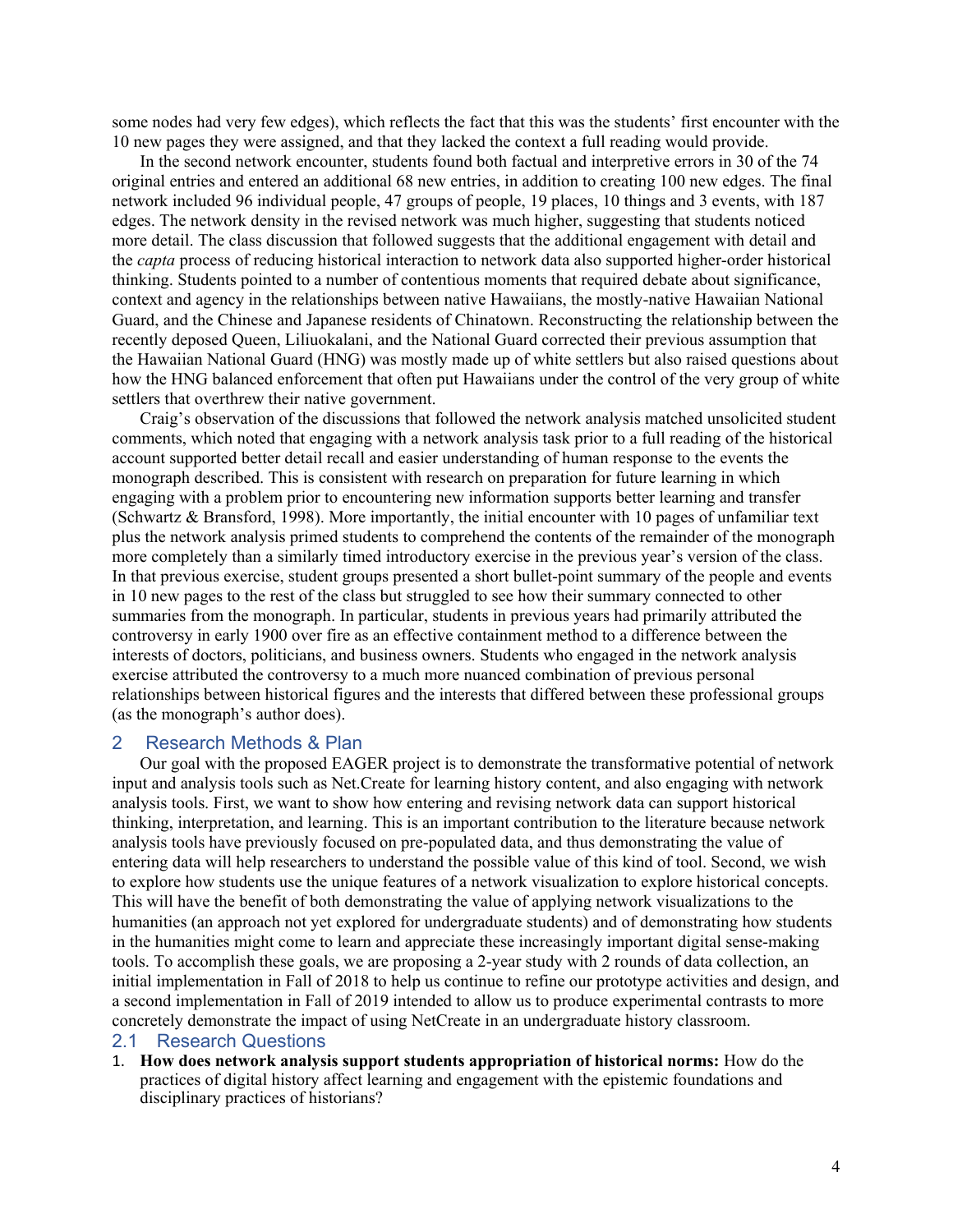- 2. **How do network-analysis tools help students understand the interactions between people and events that they encounter in history reading:** How does student retention and application of information about people and events in a network, and therefore the evidence available to use for crafting a history argument, change with experience in network creation, visualization, and analysis?
- 3. **How do students appropriate network analysis in service of history argumentation:** How do different modes of interacting with and generating network diagrams affect student retention and application of information in crafting a historical argument?
- 4. **How do the features of Net.Create support basic understanding of network analysis:** How do students appropriate the vocabulary of network analysis and connect underlying statistical data to network visualizations?

#### 2.2 Research Design

#### 2.2.1 Curricula and Activity Design

Our design approach builds on activity theory as a way of simultaneously articulating the features of our activity, and the software tools needed to help students engage in those activities so that they can transform their engagement with the content (Danish, 2014). This approach, coupled with analysis of our early pilot explorations (Craig et al., under review) has led us to focus on *capta'*s data-gathering, -entry and revision cycles as core activities in helping students to engage in sense-making with a historical monograph. Specifically, we have seen that students struggle with understanding the significance of key actors (people, organizations, artifacts) within a historical context, and the significance of their relationships with each other when attempting to engage a large corpus of data such as a lengthy historical text. Asking students to enter the actors into the network visualization tool as nodes, and then determine the nature of the relationships between them (the edges) is a first step in challenging students to make sense of the historical text in interaction with their peers.

Those unfamiliar with historical analysis might assume that this kind of data entry is uncontroversial and that there is only one "right" network. However, that belief would ignore the fact that there are, of course, many potentially valid answers regarding who is important within a historical text and which relationships are important to highlight and document. Furthermore, as our students come to realize in class: just because one historical source indicates a specific relationship does not mean that other sources agree, nor that there is consensus, which means that deeper study and inquiry is required to develop a supportable argument about what happened in a specific context. In fact, our early exploratory Net.Create work (Craig et al., under review) demonstrated that the most robust historical discussions emerge between students as they argue about what the relationship between historical actors might be, and how to translate their readings into specific data points for entry into the computer. Thus, our focus in designing Net.Create is on scaffolding data entry and revision so that students are engaged in interpretation of the text they are visualizing and have ample opportunity to discuss and debate their interpretations, those of their peers, and those of disciplinary experts, as they work through a historical event.

#### 2.2.2 Net.Create Software Tool

In order to produce a network visualization of a historical text, students need to first review the text and transform the information in it for input into a database. As students draw information from historical texts, transform that information for input into a database, and see that text visualized live in a network that the entire class collaborated on, they engage in a humanities modeling exercise that simultaneously supports alternative pathways for learning the traditional content of history and provides new opportunities for learning the epistemic foundations and disciplinary practices of historians. While the contextualization in our activity design is more common to history classrooms, the practice of analyzing relationships between people, things, places, and even concepts is generalizable to many humanities disciplines, and Net.Create's tool design will therefore support broader use outside of history classrooms. To support productive engagement with historical argumentation, the Net.Create tool consists of 2 core components: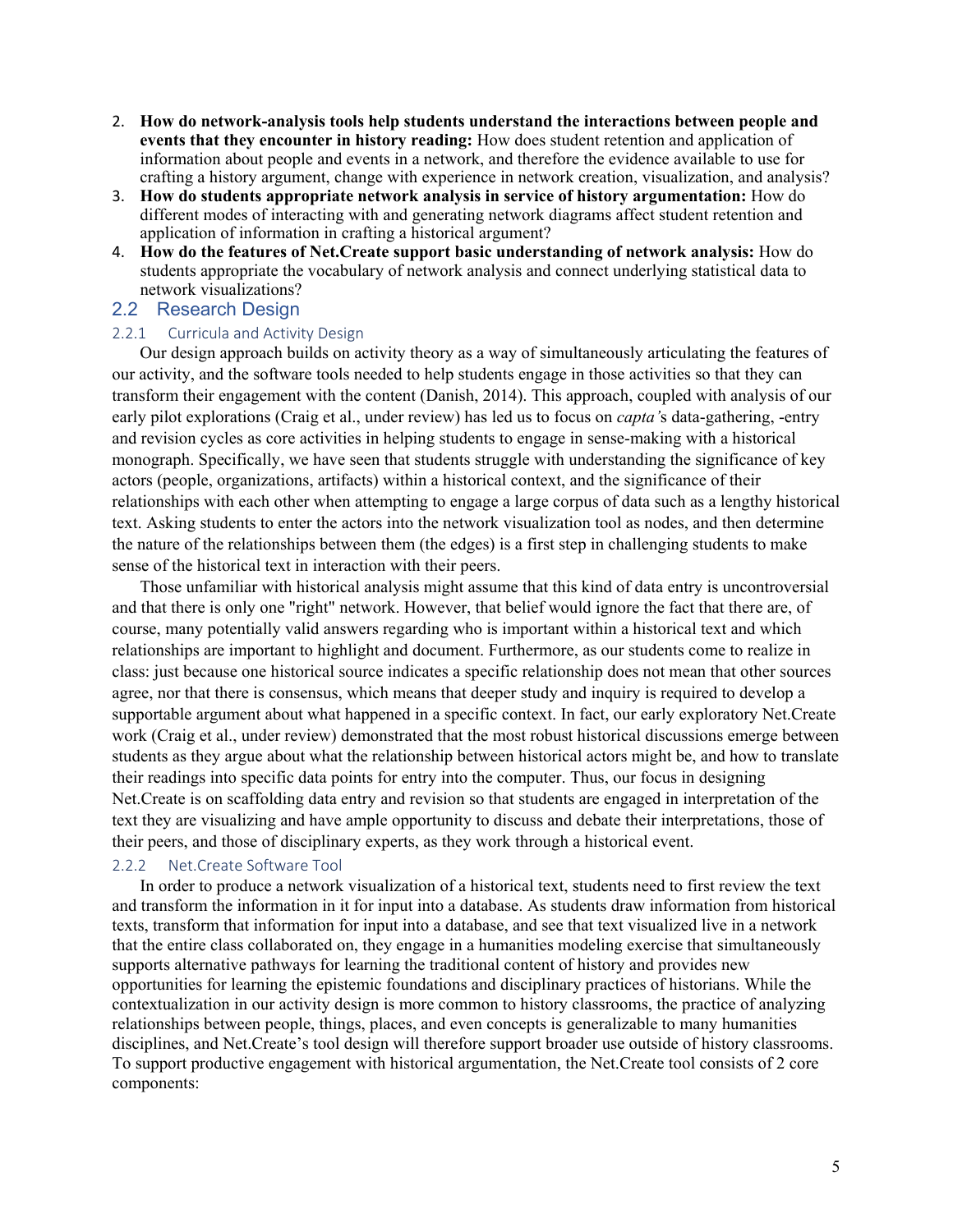#### *2.2.2.1 Net.Create Editor: A scaffolded node/edge input and editing form*

In one screen, students will enter nodes (items, people, etc.) with additional notes that help students avoid duplicate entries and disambiguate very similar entries (dates, nicknames, citations, etc.). In the second, students will use drop-down menus to create edges (relationships of various types) between nodes they have previously entered, allowing for the input of multiple edge entries between the same nodes provided those edges happen at different points in time. Note that the types of nodes and classes of edges will be initially provided by the instructor to help scaffold students' engagement with the content, although students will be encouraged request additional node/edge types.

The node entry form will scaffold students' recording of key historical events using disciplinary norms of citation. In addition, the node entry form will incorporate predictive text and error checking to help encourage students as they encounter some common historical issues—for instance, a historical agent with a regularly-used nickname, or two people with the same last name and similar first names but different birth and death dates. The edge entry form will extend this scaffolding by providing a list of nodes previously entered by peers, from which students can choose to form edge pairs, as well as a way to add missing nodes. These predictions and limitations in the ways in which students can enter nodes and edges provide scaffolding that highlights common misunderstandings students have about historical figures and their relationships in the historical text while still encouraging students to form their own interpretations of those historical relationships independently of the instructor.

#### *2.2.2.2 Net.Create Visualizer: An open-source network visualization interface*

Net.Create will simultaneously create live network visualizations based on the most recent student input. Most network visualization tools require two separate database tables, one for nodes and one for edges, each with a differing set of variables customized to each type of data. Additionally, the tool will calculate the number of times two nodes appear in an edge relationship in order to create a "weight" column that tells the network-visualization tool how strong the edge between two nodes should be; this requirement mitigates an intentional behavior in Gephi, a very common network-visualization tool, which assumes that duplicate edges are errors and stops importing when the first duplicate is found.

As students input a new node or edge, the network visualization will adjust in order to provide students with a clear view of the current network. The immediate effect in network-analysis terms is that students can slowly add to their understanding of the network as a whole rather than trying to absorb the entire network in a single glance. For instance, from a historical-thinking perspective, few historical agents in a historical context have no connections. Therefore, as students add new nodes, we can prompt students to look immediately at the network visualizations—and therefore more closely at the historical context of the node they have just entered—to determine whether they need to also add more historical context for that node.

#### 2.3 Research Plan

This proposal embodies a program of iterative design-based research (Cobb, Confrey, diSessa, Lehrer, & Schauble, 2003; McKenney & Reeves, 2012) that is appropriate for a design and development study (Institute of Education Sciences, 2013) where our goal is to understand the value of a tool (Net.Create) while continuing to refine it.. Our schedule is partially shaped by the currently approved IU History Department schedule, which allows us to incorporate our designs into classes taught by the PI.

Year 1 will focus on tool refinement and activity development and then collect data focused on RQ2 and RQ4 based on the initial design with a small number of students in a large history class comprised of approximately 100 students. This is similar to the context in which the pilot tool was previously used and will therefore provide us with an opportunity to explore how Net.Create is used in a traditional, introductory historical survey (The Black Death). This will also allow us to continue to refine the tool and our understanding of how a tool such as this can support history learning and retention.

During year 2, we will test all four research questions at scale with a refined tool by looking at how the tool supports engagement, history-content retention, and the disciplinary practices of history associated with argumentation using primary sources with 6-8 groups of 5-6 students each in a large (100 students) classroom. While it is challenging to do a true experimental contrast within this kind of classroom context because so much of our design is tied to the in-class interactions, we propose to use our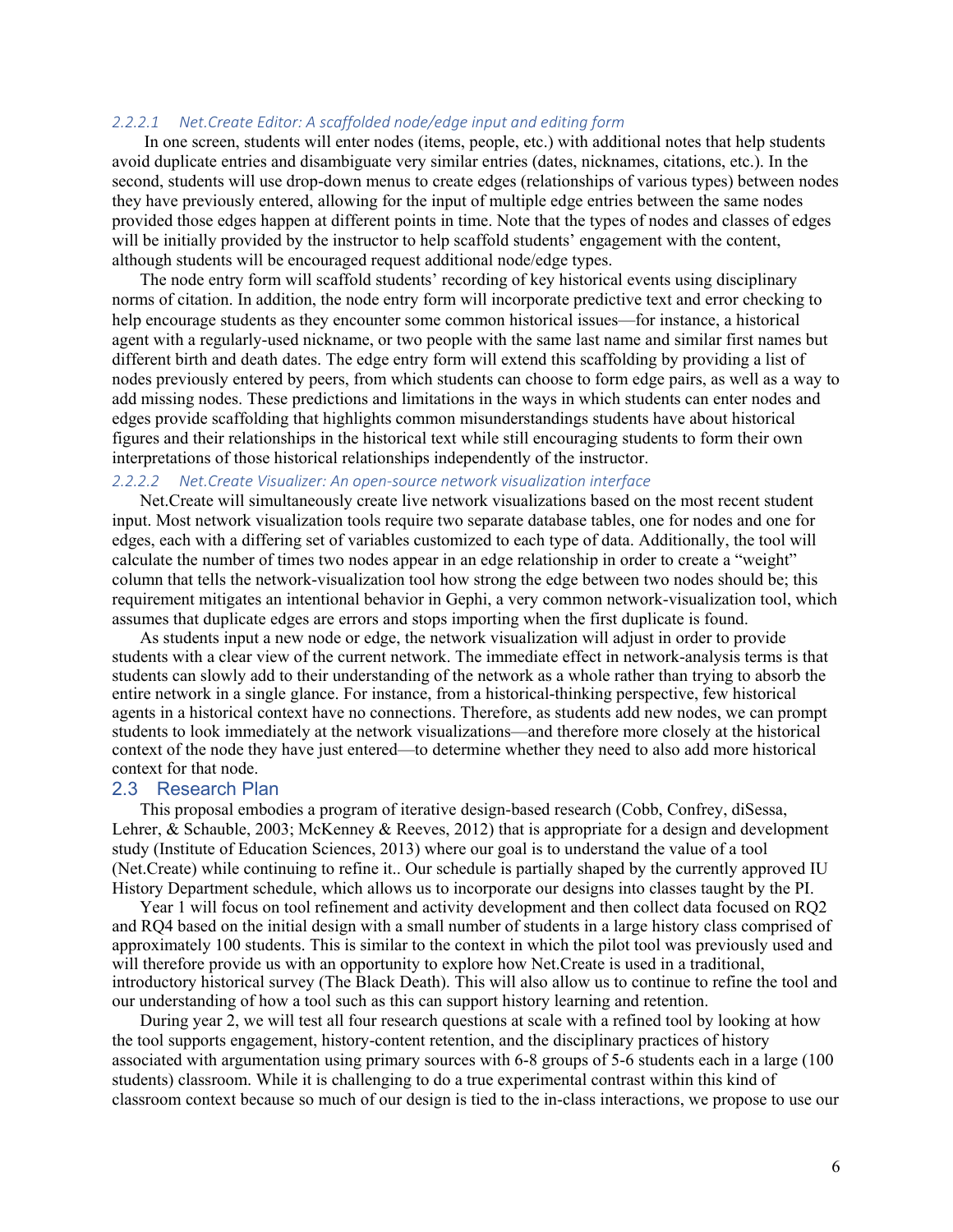planned division of labor to better understand how the engagement in creating or revising a network can support students in learning the content that they are engaging with. That is, students will typically be divided into groups who develop networks for specific chapters (e.g., group 1creates the portion of the network tied to chapter 1, group 2 focuses on chapter 2, etc.). Thus, we can randomly assign groups of students into conditions where they are assessed based on either a) the network they created, b) a network they revised, or c) a network they have only briefly seen. Our intention is that this kind of assignment will help us to continue to understand how entering, refining, or simply viewing a network supports different levels of engagement with the content and thus learning.

### 2.3.1 Measures Used

We will use the following data sources for addressing the research questions in the two implementations.

| Video data,<br>artifacts, self-report<br>questionnaire | We will develop new coding schemes, grounded in students' comments to<br>explore the following issues (Chi, 1997):<br>Students' historical reasoning. Our prior analysis indicate that it is valuable to<br>1.<br>distinguish between basic identification of historical actors (basic historical<br>reasoning) and more advanced historical reasoning such as interpretation,<br>contextualization, and historical empathy.<br>How the tool supports and encourages the two kinds of reasoning indicates<br>2.<br>above. |  |  |
|--------------------------------------------------------|---------------------------------------------------------------------------------------------------------------------------------------------------------------------------------------------------------------------------------------------------------------------------------------------------------------------------------------------------------------------------------------------------------------------------------------------------------------------------------------------------------------------------|--|--|
| Pre/Post history-<br>knowledge measures                | Improvement in short-answer questions focused on identification of significant<br>historical figures and their relationship to each other. We will look to see how<br>students identify and describe the key figures, how they articulate their relationships,<br>and how these are justified using citations to the text.                                                                                                                                                                                                |  |  |
| Pre/Post network-<br>analysis understanding            | Improvement in short-answer questions focused on information drawn from<br>viewing and analyzing pre-drawn network visualizations                                                                                                                                                                                                                                                                                                                                                                                         |  |  |
| Hand-drawn<br>network diagrams                         | Complexity and accuracy of representation based on comparison to computer-<br>generated network visualization for the same data                                                                                                                                                                                                                                                                                                                                                                                           |  |  |
| Self-report<br>questionnaire                           | Likert-scale measures of confusion surrounding, interest in, and self-perception<br>of improvement in: tool use, activity, network-analysis methods, history knowledge,<br>and history methods                                                                                                                                                                                                                                                                                                                            |  |  |

# 3 Why an EAGER?

## 3.1 Intellectual Merits

Network analysis is an increasingly popular and powerful computational tool for understanding relationships within large data sets. Digital historians have used these tools to represent and analyze historical contexts because they support scholars in exploring a broad range of connections between people, places, and events. While humanities pedagogues are optimistic that these affordances also provide unique opportunities for supporting students in learning history, available tools do not support easy integration into humanities classrooms, and there is not yet empirical or theoretical support for how this might be accomplished effectively. Net.Create aims to simultaneously open up this new genre of scholarship to undergraduate history students and provide a research base for activities that effectively integrate network analysis and history learning. As part of this integration, Net.Create also aims to demonstrate how a tool of this kind might overcome traditional barriers to recall and argumentation in history learning.

## 3.2 Broader Impacts

Social network analysis in particular is increasingly useful in 21st-century workplaces that rely on employees who can effectively connect computational and social practices, as well as understand the process of data collection and analysis that underpins visualizations. The design of Net.Create is intended to support history students in a wide-range of contexts in engaging in challenging historical practices, and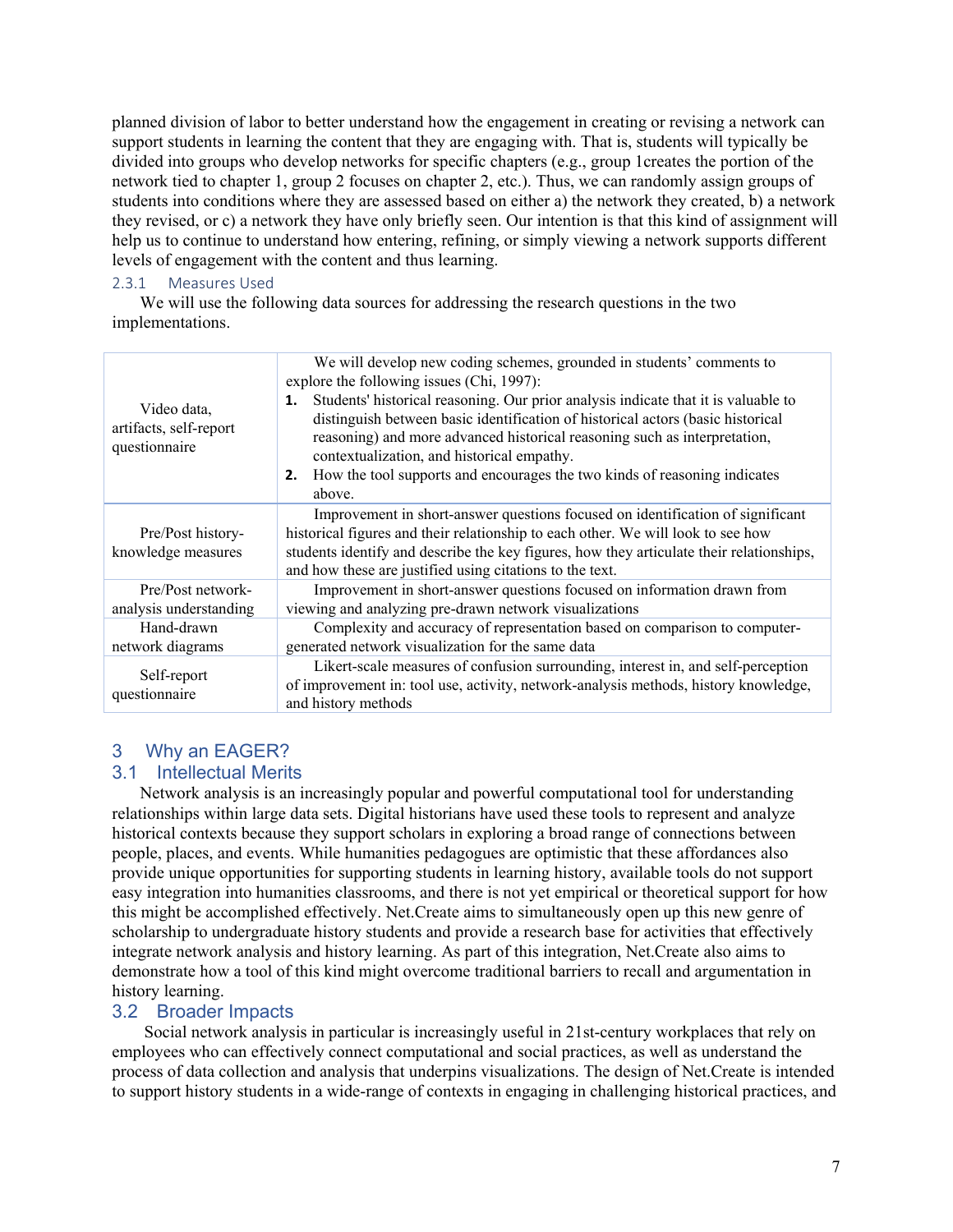in appreciating how these practices are grounded in constructing arguments using evidence from the past. We will demonstrate the utility of this approach in two such contexts while developing theoretical insights into how these tools support history learning and engagement. These approaches should then generalize beyond the 200 students of this initial pilot to inform future work in network analysis that stretches across disciplinary lines. Net.Create and the associated curriculum also provide a unique opportunity to explore how students can learn these valuable network visualization and analysis skills, typically the focus of STEM disciplines, within a history classroom in service of history learning. If successful, this may provide an alternative context for teaching these valuable techniques, and for helping students to use history classrooms to learn cutting-edge digital approaches to scholarship across disciplinary boundaries.

#### 4 Personnel & Relevant Prior Support

The project will be led by PI Kalani Craig, Ph.D., Clinical Assistant Professor of History at Indiana University and Co-Director of IU's Institute for Digital Arts and Humanities. Dr. Craig's 10 years of experience in web management and software design support her digital-history research, which uses text mining and network analysis to understand conflict in early medieval Europe, and her pedagogical research, which has included studies on network analysis and text mining (Craig, 2017), problem-based learning in history pedagogy with Dr. Hmelo-Silver (Bae et al., 2018), and spatial history and epidemiological simulations in history learning with Dr. Danish (Craig et al., 2017). Craig will lead Net.Create history activities, instructional strategies and assessments, and integration of Net.Create into those activities. Craig will also provide management for hourly staff. *Craig has not received prior support from the NSF.*

Co-PI Joshua A. Danish, Ph.D., Associate Professor of the Learning Sciences at Indiana University. Danish has over 15 years of experience designing and developing educational technology, including studies on visual representations as a tool for students of all ages learn about complex concepts. As an award-winning instructor in the IU School of Education, Danish has also spent a great deal of time exploring undergraduate pedagogy. Danish will lead the representational-practices activities and assessments, including the user interface of the Net.Create tool, and integrate them into the history activities. Danish will also oversee graduate student researchers and research data management. *Danish's prior support includes Science through Technology Enhanced Play (STEP) grant (2013-2016, IIS-1323767, \$348,056), which has successfully shown how students can create productive models of the particulate nature of matter (Danish et al., 2015) and been disseminated via international and national conferences such as ICSCL and ICLS and journal articles including IJCSCL.*

Co-PI Cindy E. Hmelo-Silver, Ph.D. is Director of the Center for Research on Learning and Technology, Barbara B. Jacobs Chair in Education and Technology and Professor of Learning Sciences at Indiana University. Her expertise includes using technology to scaffold learning about complex systems, design-based classroom research methods to test learning technologies, and design of problem-based inquiry learning environments. For this project, Dr. Hmelo-Silver will lead the iterative research-design revisions between enactments. *Hmelo-Silver has received funding on 13 NSF grants including REESE DRL DRL # 1439227: Effects of Computer Support for Collaborative Learning in STEM Education: A Research Synthesis (2013-2017, \$346, 892,) of computer-supported collaborative learning literature from 2005-2014, for which results have been disseminated at conferences and peer reviewed journals.*

Senior Personnel Dr. Ann McCranie, Assistant Director of Research Administration at Indiana University Network Science Institute, will serve as a bridge between the Net.Create team and the network-science community. Dr. McCranie will provide two weeks of consulting centered on the effective communication of network-analysis concepts—including betweenness and Eigenvector centrality measures, network-neighborhood and modularity measures, and density measures—in both the development of the Net.Create tool and the classroom activities that make use of the Net.Create tool, Dr. McCranie will also disseminate the learning gains of Net.Create's innovative predictive-text and predictive-connection tools in humanities classrooms to the network-science community.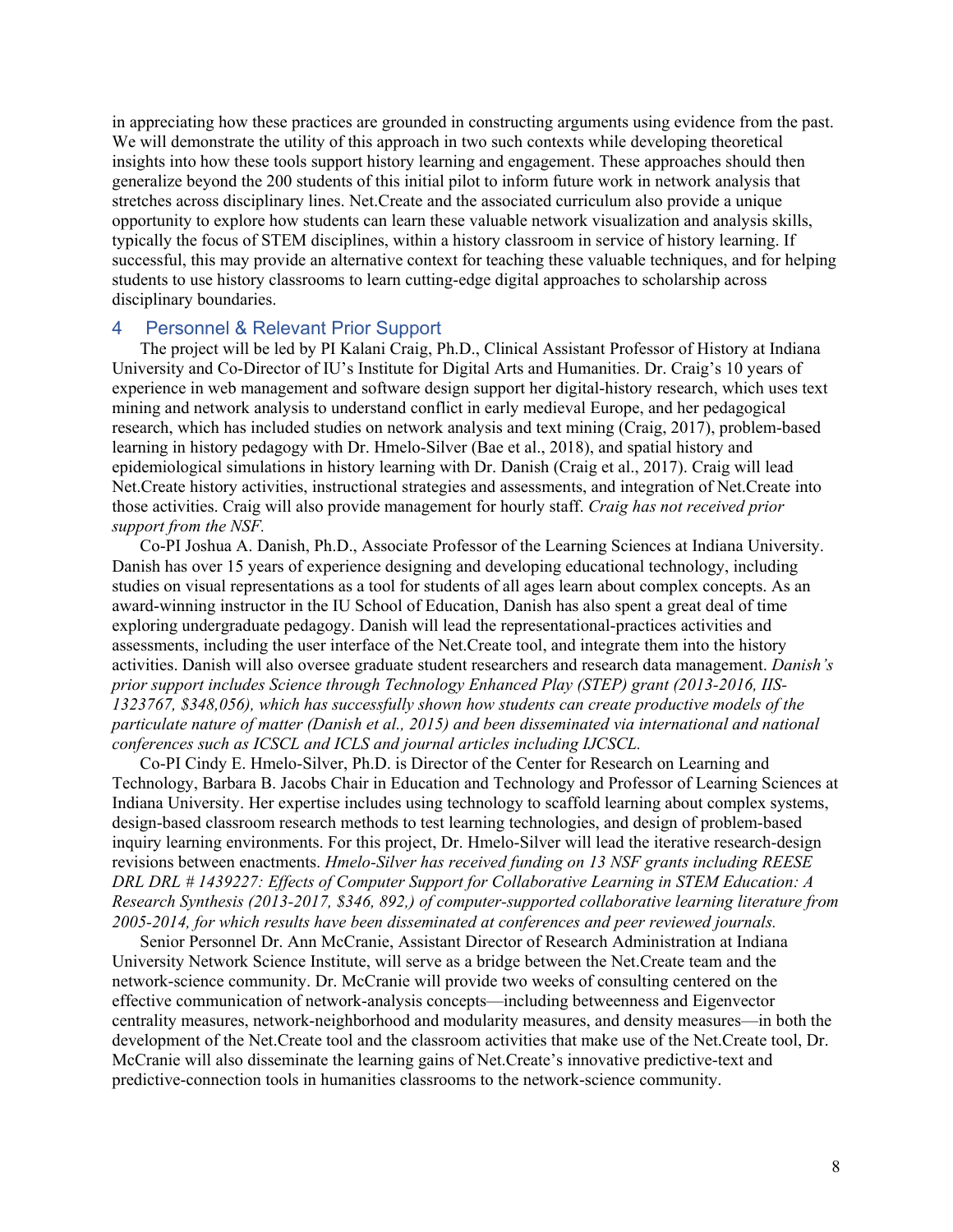## *Net.Create: Using Network Analysis to Support Digital Humanities Learning in Large History Classrooms*

## *References*

- Ad Hoc Committee on the Evaluation of Digital Scholarship by Historians, American Historical Association (2015). *Guidelines for the Professional Evaluation of Digital Scholarship by Historians*. Retrieved from https://www.historians.org/Documents/Teaching and Learning/Current Projects/Digital Scholarship Evaluation/Guidelines Dig. Scholarship 9.30.2015(0).pdf
- Adamic, L., Buyukkokten, O., & Adar, E. (2003). *A social network caught in the Web*.
- Bae, H., Xia, F., Chen, Y., Craig, K., Hmelo-Silver, C. (2018) Developing Historical Thinking in PBL CLass Supported with Synergistic Scaffolding. 13th International Conference of the Learning Sciences (ICLS).
- Barton, K. C., & Levstik, L. S. (2004). *Teaching history for the common good*. Mahwah, N.J.: Lawrence Erlbaum Associates.
- Boyd, d. & Crawford, K (2012) Critical Questions for Big Data, *Information, Communication & Society*, 15:5, 662-679, DOI: 10.1080/1369118X.2012.678878
- Carr, E. H. (1961; 1987). *What is History?* (Second Edition ed.). London: Penguin.
- Carrington, P. J., Scott, J., & Wasserman, S. (Eds.). (2005). *Models and methods in social network analysis*: Cambridge University Press.
- Chi, M. T. H. (1997). Quantifying Qualitative Analyses of Verbal Data: A Practical Guide. *Journal of the Learning Sciences*, 6(3), 271-315. doi:10.1207/s15327809jls0603\_1.
- Cobb, P., Confrey, J., diSessa, A. A., Lehrer, R., & Schauble, L. (2003). Design Experiments in Educational Research. *Educational Researcher, 32*(1), 9-13.
- Craig, K. (2017a) Analog Tools in Digital History Classrooms: An Activity-Theory Case Study of Learning Opportunities in Digital Humanities. *International Journal for the Scholarship of Teaching and Learning* 11(1).
- Craig, K. (2017b) Analog Tools in Digital History Classrooms: An Activity-Theory Case Study of Learning Opportunities in Digital Humanities. *International Journal for the Scholarship of Teaching and Learning* 11(1).
- Craig, K. (2017c) History in 140 characters: Twitter to Support Reading Comprehension and Argumentation in Digital-Humanities Pedagogy, in *The Emerging Learning Design Journal* , 5.1 (Special Issue: Digital Humanities; June 2017).
- Craig, K., Mahoney, C., & Danish, J. A. (2017). *Correcting for Presentism in Student Reading of Historical Accounts Through Digital-History Methodologies*. Paper presented at the AERA 2017 Annual Meeting, San Antonio, TX.
- Craig, K., Szostalo, M., Uttamchandani, S., Danish, J. (under review). *Correcting for Presentism in Student Reading of Historical Accounts Through Digital-History Methodologies*. Paper presented at the AERA 2017 Annual Meeting, San Antonio, TX.
- Danish, J. A. (2014). Applying an activity theory lens to designing instruction for learning about the structure, behavior, and function of a honeybee system. *Journal of the Learning Sciences, 23*(2), 100- 148.
- Danish, J. A., Enyedy, N., Saleh, A., Lee, C., & Andrade, A. (2015). Science Through Technology Enhanced Play: Designing to Support Reflection Through Play and Embodiment. In O. Lindwall, Häkkinen, P., Koschman, T. Tchounikine, P. & Ludvigsen, S. (Ed.), *Exploring the Material Conditions of Learning: The Computer Supported Collaborative Learning (CSCL) Conference* (Vol. 1). Gothenburg, Sweden: The International Society of the Learning Sciences.
- Danish, J. A., & Saleh, A. (2014). Examining How Activity Shapes Students' Interactions While Creating Representations in Early Elementary Science. *International Journal of Science Education*, 1-21. doi:10.1080/09500693.2014.923127
- Drucker, J. (2011) Humanities Approaches to Graphical Display. *Digital Humanities Quarterly* 5(1). Retrieved from http://www.digitalhumanities.org/dhq/vol/5/1/000091/000091.html.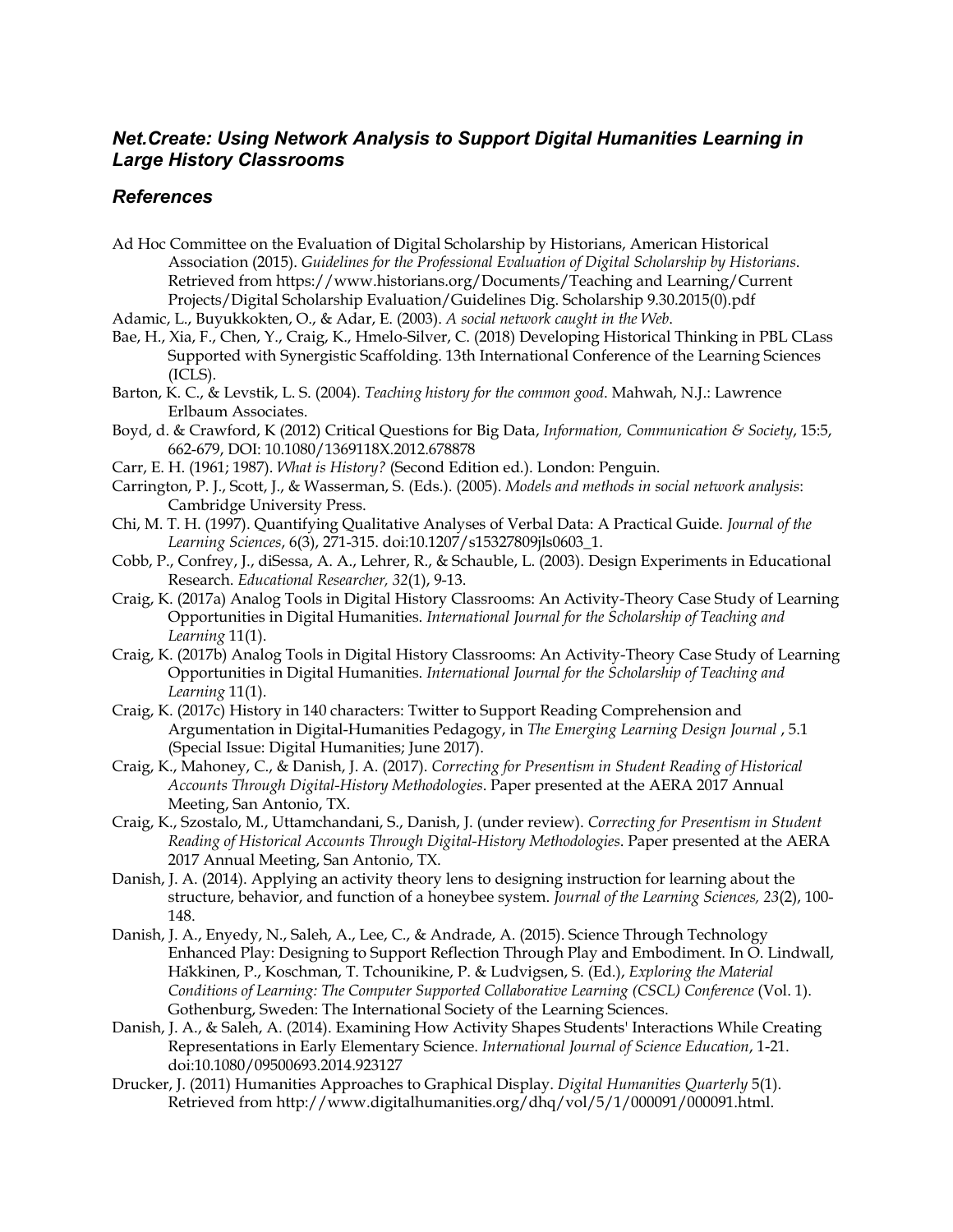- Drucker, J. (2013). 7A Network Analysis. *Introduction to Digital Humanities: Concepts, Methods, and Tutorials for Students and Instrucgtors.* Retrieved from http://dh101.humanities.ucla.edu/?page\_id=64
- Engle, R. A., & Conant, F. R. (2002). Guiding Principles for Fostering Productive Disciplinary Engagement: Explaining an Emergent Argument in a Community of Learners Classroom. *Cognition and Instruction, 20*(4), 399-483. doi:http://dx.doi.org/10.1207/S1532690XCI2004\_1 doi:http://dx.doi.org/10.1559/1523040042742402
- Gochenour, P. (2011). Nodalism. *Digital Humanities Quarterly, 5*(3).
- Graham, S., Milligan, I., & Weingart, S. (2016). *Exploring Big Historical Data: The Historian's Macroscope*: Imperial College Press.
- Heer, J., & boyd, d. (2005). *Vizster: Visualizing Online Social Networks.* Paper presented at the IEEE Information Visualization (InfoVis).
- Holt, T. (1990) Thinking historically: Narrative, imagination, and understanding. College Entrance Examination Board.
- Institute of Education Sciences (2013). Common Guidelines for Education Research and Development: A Report from the Institute of Education Sciences, U.S. Department of Education.
- Koeser, R. S., & Croxall, B. (2013). Networking the Belfast Group through the Automated Semantic Enhancement of Existing Digital Content. *Journal of Digital Humanities, 2*(3).
- Liu, A. (2013). The meaning of the digital humanities. *PMLA, 128*(2), 409-423. doi:https://doi.org/10.1632/pmla.2013.128.2.409
- McKenney, S. E., & Reeves, T. C. (2012). *Conducting educational design research*. New York: Routledge.
- Meeks, E., & Grossner, K. (2012). Modeling Networks and Scholarship with ORBIS. *Journal of Digital Humanities, 1*(3).
- Minard, C. J. (1869). Carte Figurative des pertes successives en hommes de l'Armée Française dans la campagne de Russie 1812–1813. Retrieved from
	- https://en.wikipedia.org/wiki/Charles\_Joseph\_Minard /media/File:Minard.png
- Mohr, J. C. (2006). *Plague and Fire: Battling Black Death and the 1900 Burning of Honolulu's Chinatown*. New York, NY: Oxford University Press.
- Prangsma, M. E. (2007). *Multimodal Representations in Collaborative History Learning.* Utrecht University Repository.
- Putnam, L. (2016). The Transnational and the Text-Searchable: Digitized Sources and the Shadows They Cast. *The American Historical Review, 121*(2), 377-402. doi:http://dx.doi.org/10.1093/ahr/121.2.377
- Bransford, J., & Schwartz, D. (1999). Rethinking Transfer: A Simple Proposal with Multiple Implications. *Review of Research in Education*, 24, 61-100.
- Scott, J. (2013). *Social Network Analysis* (third edition. ed.). Los Angeles: SAGE.
- Shopkow, L., Díaz, A., Middendorf, J., & Pace, D. (2012). The History Learning Project "Decodes" a Discipline: The Union of Teaching and Epistemology. In K. McKinney & M. T. Huber (Eds.), *The Scholarship of Teaching and Learning In and Across the Disciplines* (pp. 93-113). Bloomington, IN: Indiana University Press.
- Sipress, J. M., & Voelker, D. J. (2009). From Learning HIstory to Doing History: Beyond the Coverage Model. In R. A. R. Gurung, N. L. Chick, & A. Haynie (Eds.), *Exploring Signature Pedagogies: Approaches to Teaching Disciplinary Habits of Mind* (1st ed., pp. 19-34). Sterling, Va.: Stylus Pub.
- Theibault, J. (2013). Part 5. See What I Mean? Visual, Spatial, and Game-Based History. In K. Nawrotzki & J. Dougherty (Eds.), Writing History in the Digital Age. doi:http://dx.doi.org/10.3998/dh.12230987.0001.001
- Uboldi, G., & Caviglia, G. (2015). Information Visualizations and Interfaces in the Humanities. In D. Bihanic (Ed.), *New Challenges for Data Design* (pp. 207-218). London: Springer London.
- Wasserman, S., & Faust, K. (1994). *Social network analysis: methods and applications*. Cambridge; New York: Cambridge University Press.
- Wasserman, S., & Galaskiewicz, J. (1994). *Advances in social network analysis: research in the social and behavioral sciences*. Thousand Oaks, Calif.: Sage Publications.
- Wineburg, S. S. (2001). *Historical thinking and other unnatural acts: Charting the future of teaching the past*: Temple University Press.